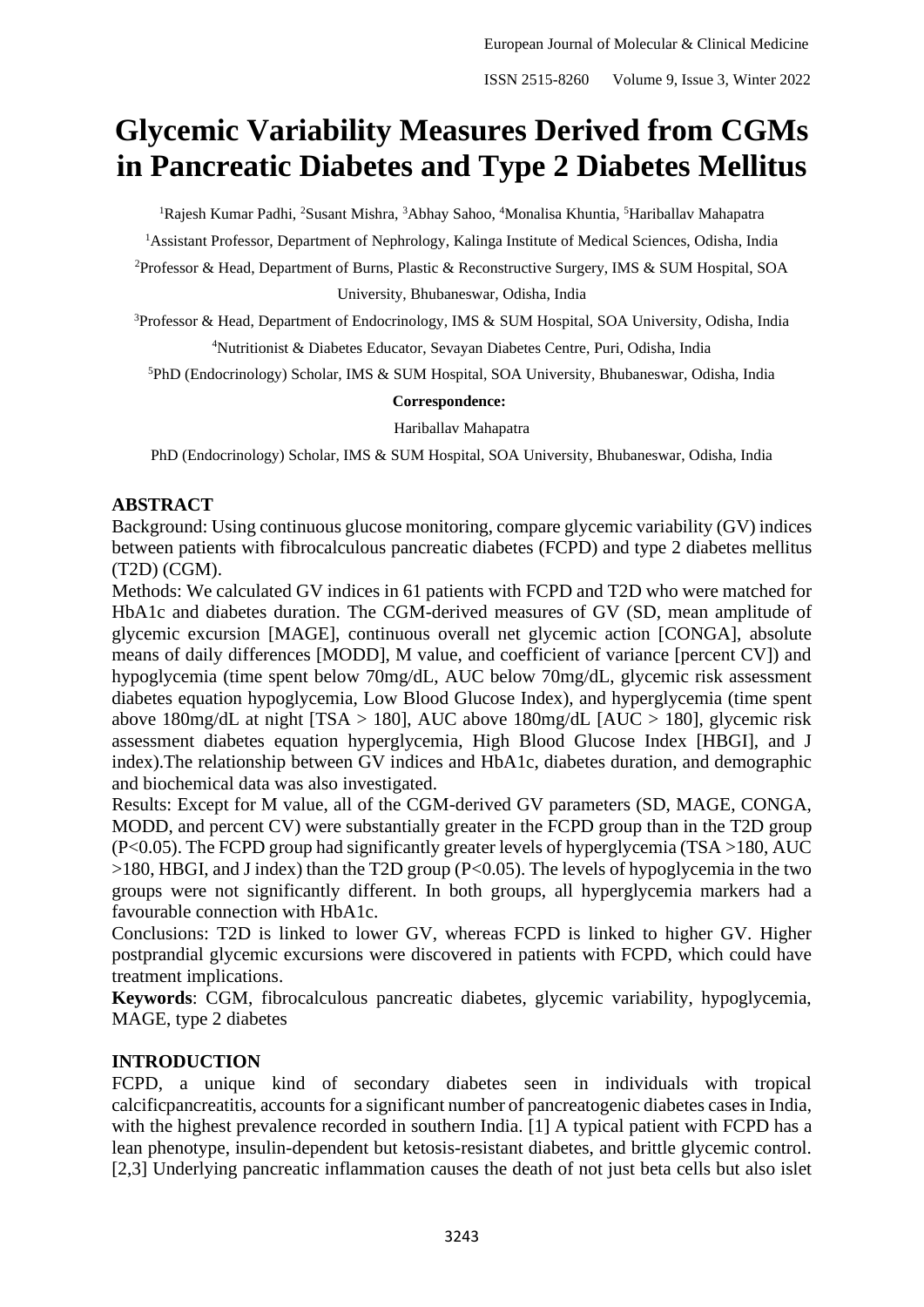alpha and pancreatic polypeptide (PP) cells, resulting in poor glucagon counterregulation and decreased PP levels, all of which contribute to hyperglycemia. [4] This contributes to the onset of difficult-to-control "brittle" illness, which is characterised by large fluctuations in plasma glucose.In addition, reduced incretin secretion due to nutritional indigestion, exocrine insufficiency, insulin resistance, and other type 2 diabetes mellitus (T2D) risk factors further alter glucose metabolism. [4,5]

Brittle glycemic control may contribute to higher glycemic variability (GV) and a greater risk of hypoglycemia in these individuals, as well as other types of pancreatic diabetes. [6] During self-monitoring of blood glucose (SMBG), patients with pancreatogenic diabetes related to genetic pancreatitis had a significant rate of hypoglycemia and GV.[7] GV may impart an independent risk for the development of micro- and macrovascular problems, according to data from a few studies.[8,9] Wide swings in blood glucose levels have been linked to oxidative stress and endothelial dysfunction, both of which are important factors in the development of diabetes complications.[10]

Glycated haemoglobin A1c (HbA1c) is a combined measure of overall glucose exposure, however it does not provide enough information on GV because patients with equal HbA1c levels can have vastly different GV and glucose stability.[11,12] SMBG offers distinct capillary blood glucose values but lacks useful information on glycemic trends and swings, and it commonly misses nocturnal hypoglycemia. Continuous glucose monitoring (CGM), on the other hand, gives integrated information on glucose levels as well as several GV indicators. [13] Furthermore, CGMs record real-time glycemic levels and trends over several days and give a significant number of blood glucose records that may be analysed in depth. [14]

The many elements of GV dynamics have not been adequately explored in FCPD, and there is a lack of data on the measurement of GV and hypoglycemia in FCPD utilising CGM and comparisons with T2D patients. Information on GV and hypoglycemia aids in the development of prevention strategies and the evaluation of various GV-reduction treatment regimens. As a result, the goal of this study was to compare GV and hypoglycemia in patients with FCPD using CGM to those in patients with T2D.

# **MATERIALS AND METHODS STUDY DESIGN**

#### **Subjects and requirements for participation***.*

The diagnosis of FCPD was made once all of the following criteria were met: (a) evidence of chronic pancreatitis, such as pancreatic calculi on radiography or at least three of the following: abnormal pancreatic morphology by ultrasonography or CT scan/chronic abdominal pain since childhood/steatorrhea/abnormal exocrine pancreatic function test; (b) diabetes defined by the ADA criteria; and (c) absence of other causes of chronic pancreatitis, such as pancreatic carcinoma/tumors, autoimmune disorders.[15]

Patients with T2D and FCPD who had registered at our diabetes clinic were contacted by phone and invited to take part in the trial. Patients who agreed to take part in the trial had to go through a screening process to see if they were eligible. We enrolled 61 patients with FCPD and 61 patients with T2D. Patients with FCPD or T2D who were 18 to 60 years old, had a HbA1c level of 6% to 13%, and were willing to wear a CGM device for at least 3 days met the inclusion criteria. Except for seven individuals with FCPD, all were given numerous subcutaneous doses of insulin.Patients with T2D were given either OAD or an OAD plus insulin combination. In the previous three months, patients with diabetic ketoacidosis, major surgery, severe infection, renal failure (GFR 1.5mg/dL), and/or severe hypoglycemia were excluded. Patients with T2D who were given incretin analogues were excluded from the study. Patients with FCPD who had their pancreas removed were not included in the study. Prior to the study, patients had to be on a consistent treatment regimen for at least one month. The researchers gathered information on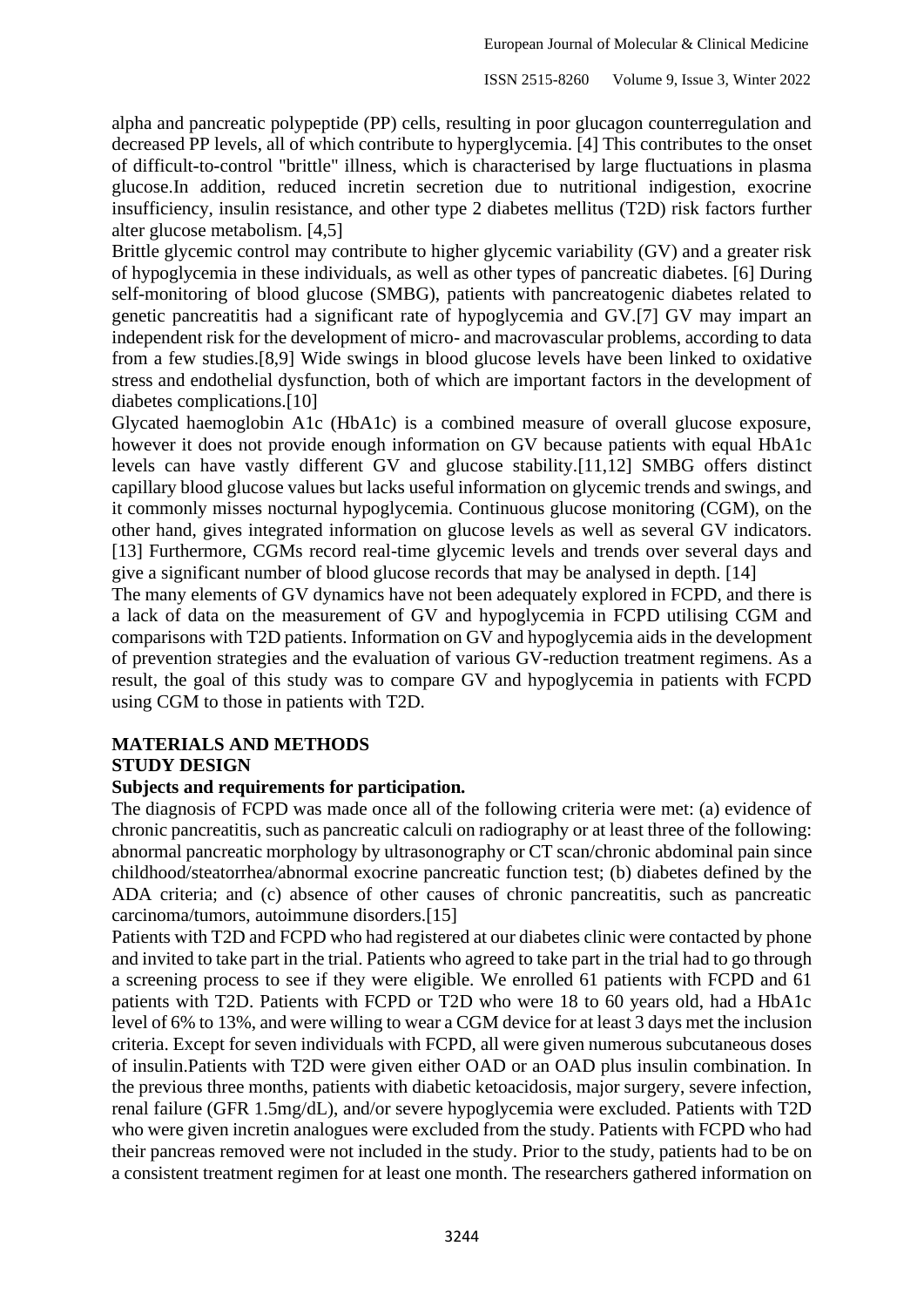diabetes duration, insulin dosage, and oral antidiabetic drugs, as well as previous HbA1c levels, hypoglycemic episodes, chronic complications, and hospitalisation for infection, surgery, or ketoacidosis.

# **STUDY MEASURES**

All of the participants were asked to provide a detailed clinical history as well as the necessary demographic information. All of the subjects' height, weight, BMI, and blood pressure were measured. For CGM, all of the patients were admitted to the hospital for three days. All of the patients were provided a typical diabetic diet with a median calorie consumption of 1600 kcal per day, and their calorie intake and treatment regimen were not changed during CGM. During their hospitalization, all of the subjects had CGM for 3 to 5 days.During this time, bedside finger prick glucose monitoring was also done. The timing and doses of insulin injections and oral medicines were kept track of. The final analysis included only those individuals who had at least 36 hours of CGM data. Because of differences between CGM and SMBG readings, premature sensor failure, or technical concerns during CGM measurement, data from 11 patients (6 in the FCPD group and 5 in the T2D group) were discarded.

*Measures of glycemic variability*. GlyCulator2 available at [https://apps.konsta.com.pl/app/glyculator/w](https://apps.konsta.com.pl/app/glyculator/)as used to estimate the following CGM-derived measures of GV, hypoglycemia, and hyperglycemia.[16]

**Glycemic variability***:* The standard deviation of the sensor results, the mean amplitude of glycemic excursion (MAGE), the continuous overall net glycemic action (CONGA), the absolute means of daily differences (MODD), the M value, and the coefficient of variation were all calculated (percent CV). [17]

**Hypoglycemia***:* Time spent below 70mg/dL (TSB<70), AUC below 70mg/dL (AUC<70), and Low Blood Glucose Index are all used in the Glycemic Risk Assessment Diabetes Equation (GRADE hypo) (LBGI). [18,19]

*Hyperglycemia*: Time spent over 180mg/dL at night (TSA > 180), AUC above 180mg/dL (AUC > 180), High Blood Glucose Index (HBGI), and J index are all used in the glycemic risk assessment diabetes equation (GRADE hyper). [18-20]

**Other investigations:** Fasting plasma glucose (FPG), HbA1c, lipids, and serum creatinine were all measured using fasting samples. The BioRaD VARIANT<sup>TM</sup> II TURBO Hemoglobin Testing System was used to calculate HbA1c.

### **STATISTICAL ANALYSIS**

For categorical variables, the data is provided as n (percent) and for continuous variables, the mean SD. SPSS 21.0 for Windows was used for all statistical analyses (SPSS Inc, Chicago, IL, USA). The differences between the two groups were assessed using Chisquare and the Student's t-test. The connection between measurements of GV and biochemical/demographic variables was assessed using Pearson's and Spearman's coefficients.Multivariate logistic regression analysis was used to determine the independent determinants of MAGE, with MAGE as the dependent variable and age, BMI, diabetes duration, and HbA1c as independent factors for both groups independently. A statistically significant P value of  $\leq 0.05$  was used.

### **RESULTS**

# **BASELINE CHARACTERISTICS**

The baseline characteristics of the study participants are shown in Table 1. Both groups were matched in terms of sex and diabetes duration. BMI was lower in the FCPD group than in the T2D group ( $p < 0.05$ ), and patients in the FCPD group were substantially younger at the time of diagnosis (p<0.05) than those in the T2D group. The HbA1c levels [NGSP (percent)] in the two groups were not substantially different  $(8.6 \pm 1.6 \text{ vs } 8.3 \pm 2.2, \text{ p} = 0.2)$ . The difference in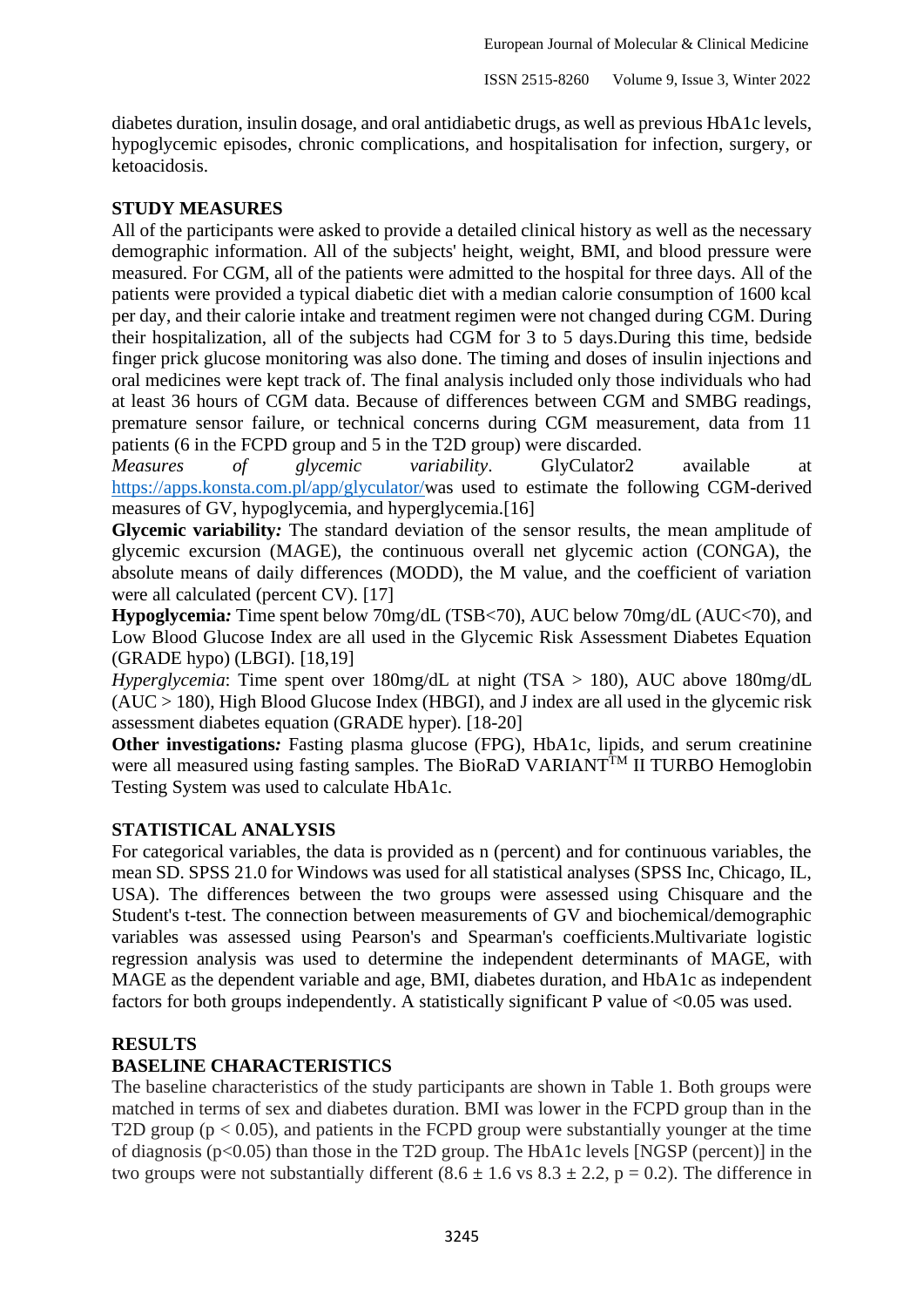ISSN 2515-8260 Volume 9, Issue 3, Winter 2022

FPG and postprandial glucose levels between the two groups was not significant ( $p = 0.7$ ). The FCPD group had significantly lower total cholesterol, triglyceride, and low-density lipoprotein levels than the T2D group ( $p<0.05$ ). Dipeptidyl peptidase-4 inhibitors ( $n = 24$ ), sulfonylureas (n = 37), -glucosidase inhibitors ( $\alpha$ -GI, n = 9), insulin therapy (n = 18), thiazolidinediones (n = 2), and sodium-glucose cotransporter 2 inhibitors ( $n = 10$ ) were among the glucose-lowering agents used in the T2D group, with some patients taking a combination of these drugs. Metformin ( $n = 9$ ), sulfonylureas ( $n = 6$ ), and insulin ( $n = 45$ ) were the glucose-lowering medications used in the FCPD group.<br>**Table 1.** Baseline Characteristics of the Study Participants.

|                           | <b>FCPD</b>      | T <sub>2</sub> D | P value |  |
|---------------------------|------------------|------------------|---------|--|
| $\mathsf{n}$              | 55               | 56               |         |  |
| Age $(y)$                 | $34.8 \pm 6.8$   | $45.1 \pm 11.9$  | 0.001   |  |
| Male, $n$ $(\%)$          | 34 (61.8%)       | 30(53.6%)        | 0.44    |  |
| BMI (kg/m <sup>2</sup> )  | $18.8 \pm 3$     | $24.4 \pm 3.9$   | < 0.05  |  |
| Diabetes duration (y)     | $5.5 \pm 2.6$    | $6.0 \pm 5.6$    | 0.52    |  |
| $FPG$ (mg/dL)             | $178 \pm 76.9$   | $171 \pm 109.3$  | 0.68    |  |
| PPG (mg/dL)               | $233.3 \pm 77.9$ | $228 + 95.2$     | 0.76    |  |
| $HbA1c$ $(\%)$            | $8.6 \pm 1.6$    | $8.3 \pm 1.9$    | 0.37    |  |
| Total cholesterol (mg/dL) | $167 \pm 38$     | $188 + 33$       | < 0.05  |  |
| Triglycerides (mg/dL)     | $146 \pm 36$     | $193 + 73$       | 0.001   |  |
| $HDL$ (mg/dL)             | $40 \pm 9.5$     | $41 \pm 8.7$     | 0.41    |  |
| $LDL$ (mg/dL)             | $92 \pm 26$      | $116 \pm 33$     | 0.001   |  |
| Mean CGM sensor value     | $198 \pm 64$     | $180 \pm 61$     | 0.13    |  |

Abbreviations: BMI, body mass index; CGM, continuous glucose

monitoring; FCPD, fibrocalculous pancreatic diabetes; FPG, fasting plasma glucose; HbA1c, glycated hemoglobin A1c; HDL, high-density lipoprotein; LDL, low-density lipoprotein; PPG, postprandial glucose; T2D, type 2 diabetes mellitus.

 $n$  (%) for categorical variables and mean  $\pm$  SD for continuous variables. P value for chi-square or Student's t-test.

| GV index    | <b>FCPD</b>      | T <sub>2</sub> D  | P value |
|-------------|------------------|-------------------|---------|
| SD          | $62.5 \pm 22.7$  | $47.3 \pm 22.3$   | 0.001   |
| MAGE        | $150.8 \pm 56.2$ | $116.8 \pm 48.8$  | 0.001   |
| <b>MODD</b> | $65.7 + 28.8$    | $48.5 \pm 21.7$   | < 0.05  |
| CONGA-6     | $51.0 \pm 20.1$  | $38.0 \pm 17.0$   | 0.001   |
| %CV         | $32.8 \pm 11.9$  | $26.7 \pm 10.9$   | < 0.05  |
| M value     | $279.9 + 115.5$  | $243.6 \pm 118.9$ | 0.13    |

Table 2. Comparison of Glycemic Variability Measures Between Two Groups of Patients.

Abbreviations: CONGA, continuous overall net glycemic action; %CV, coefficient of variance; FCPD, fibrocalculous pancreatic diabetes; GV, glycemic variability; MAGE, mean amplitude of glycemic excursion; MODD, absolute means of daily differences; SD, standard deviation of the mean of the sensor values; T2D, type 2 diabetes mellitus;  $P$  value  $<$  0.05 significant.

# **GLYCEMIC VARIABILITY METRICS**

The mean 24-hour glucose concentrations did not differ significantly across groups (198mg/dL vs 180mg/dL,  $p = 0.13$ ). Table 2 shows the results of a between-group comparison of various GV metrics. In general, the FCPD group's CGM-derived measures of GV showed more derangement. The FCPD group had considerably greater MAGE than the T2D group (150.8  $\pm$ 56.2 vs  $116.8 \pm 48.8$ , p= 0.001). (Figure 1). The FCPD group had a considerably higher SD of 24-hour glucose readings than the T2D group  $(62.5 \pm 22.7 \text{ vs } 47.3 \pm 22.3, \text{ p} = 0.001)$ . In percent CV, MODD, and CONGA-6, there were significant between-group differences, with the FCPD group having greater values than the T2D group ( $p < 0.05$ ). The M values, on the other hand, were not different amongst the groups. Figure 2 depicts a typical CGM graph for people with FCPD and T2D.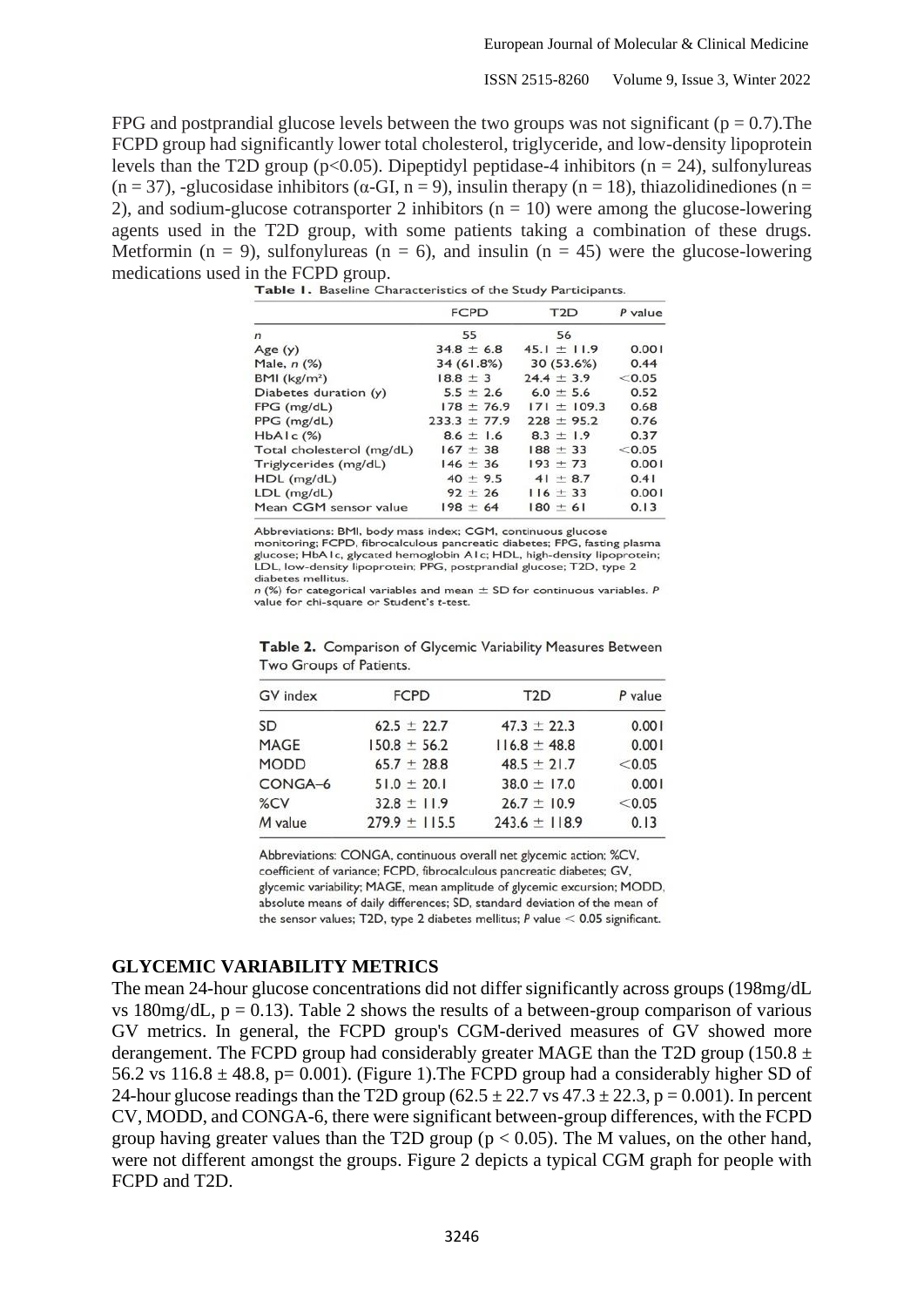ISSN 2515-8260 Volume 9, Issue 3, Winter 2022



Figure 1. Comparison of MAGE between the two groups. FCPD, fibrocalculous pancreatic diabetes; MAGE, mean amplitude of glycemic excursion; T2D, type 2 diabetes mellitus.



**Figure 2: A typical CGM graph of patients with(a) FCPD and (b) T2D.**

Dotted black lines represent integrated CGM curve; black arrows represent postprandial glucose excursions; red arrow represents hypoglycemia. Note marked post prandial excursions in FCPD patient; both patients have HbA1C of 9.4%.

CGM, continuous glucose monitoring; FCPD, fibrocalculous pancreatic diabetes; HbA1C, glycated hemoglobin A1c; T2D, type2 diabetes mellitus.

# **HYPOGLYCEMIA AND HYPERGLYCEMIA AS DETERMINED BY CGM MEASURES OF HYPOGLYCEMIA**

Nocturnal hypoglycemia wasobserved in 24 patients with FCPD and in 14 patients withT2D. Three patients in the FCPD group and two patients in the T2D group experienced severe nocturnal hypoglycemia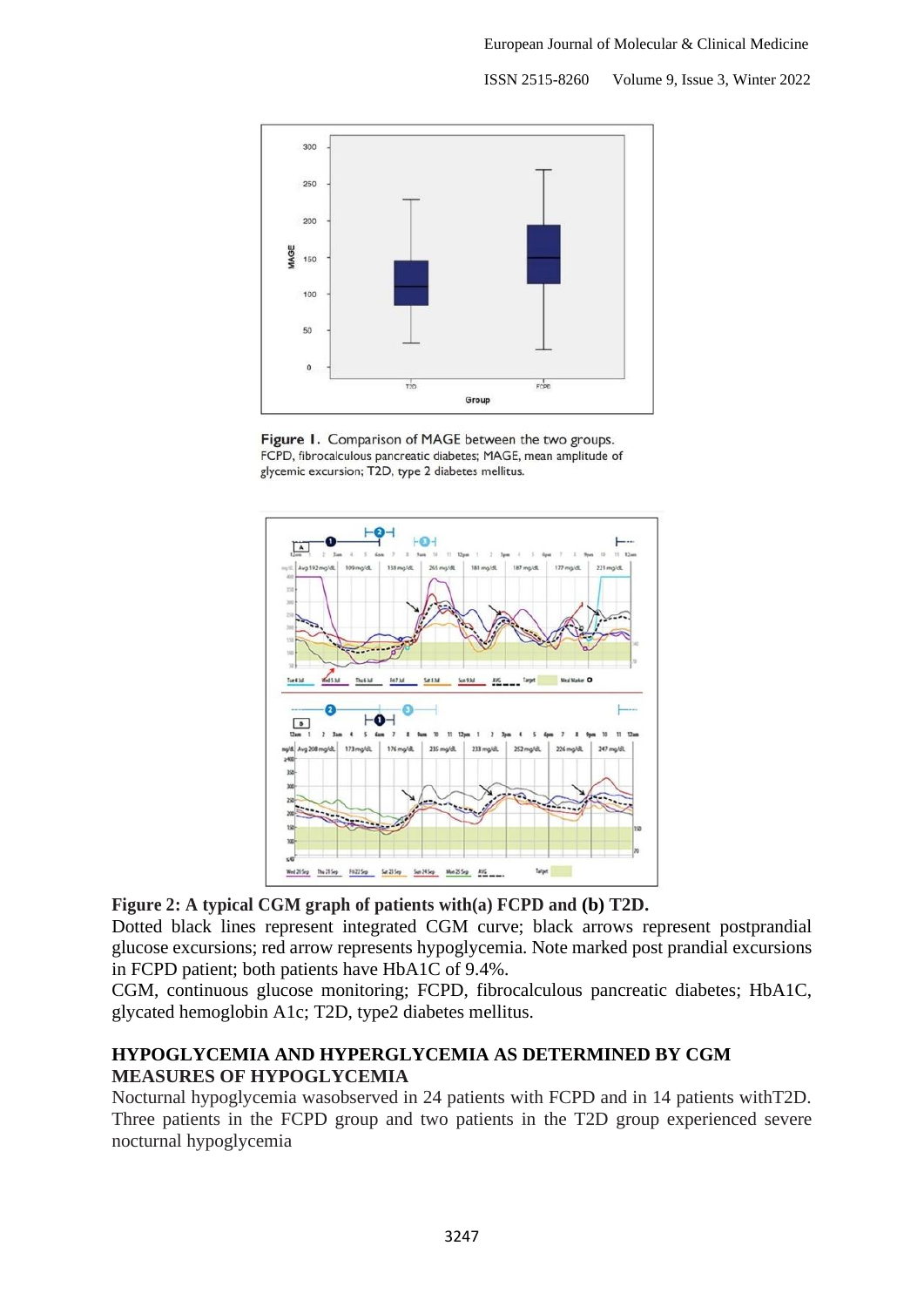ISSN 2515-8260 Volume 9, Issue 3, Winter 2022

|                   | <b>FCPD</b>     | T <sub>2</sub> D | P value |  |  |  |  |
|-------------------|-----------------|------------------|---------|--|--|--|--|
| Hypoglycemia      |                 |                  |         |  |  |  |  |
| <b>GRADE</b> hypo | $7.97 + 17.7$   | $6.92 + 19.2$    | 0.24    |  |  |  |  |
| TSB < 70          | $3.49 \pm 6.2$  | $3.57 \pm 9.7$   | 0.16    |  |  |  |  |
| AUC < 70          | $0.51 \pm 1.1$  | $0.55 \pm 1.9$   | 0.14    |  |  |  |  |
| LBGI              | $0.98 \pm 1.6$  | $1.0 \pm 2.6$    | 0.25    |  |  |  |  |
| Hyperglycemia     |                 |                  |         |  |  |  |  |
| GRADE hyper       | $85.4 \pm 22.3$ | $79.4 \pm 28.4$  | 0.37    |  |  |  |  |
| TSA > 180         | $68.5 \pm 26.4$ | $42.1 \pm 31.4$  | 0.001   |  |  |  |  |
| AUC > 180         | $46.4 \pm 45.3$ | $31.4 \pm 40.8$  | < 0.05  |  |  |  |  |
| <b>HBGI</b>       | $14.9 \pm 11.8$ | $ 11.1 \pm 10.8$ | < 0.05  |  |  |  |  |
| index             | $73.6 \pm 40.1$ | $57.3 \pm 37.8$  | < 0.05  |  |  |  |  |

Table 3. Comparison of CGM-Derived Measures of Hypoglycemia and Hyperglycemia Between Two Groups of **Patients** 

Abbreviations: AUC, area under curve; AUC > 180, AUC above 180 mg/dL; AUC < 70, AUC below 70 mg/dL; FCPD, fibrocalculous pancreatic diabetes; GRADE\_hyper, glycemic risk assessment diabetes equation hyperglycemia; GRADE\_hypo, glycemic risk assessment diabetes equation hypoglycemia; HBGI, High Blood Glucose Index; LBGI, Low Blood Glucose Index; T2D, type 2 diabetes mellitus; TSA  $>$  180, time spent above 180 mg/dL; TSB  $<$  70, time spent below 70 mg/dL; P value  $<$ 0.05 significant.

during CGM. The duration of hypoglycemia (<70 mg/dL) did not differ significantly between the two groups. Table 3 compares hypoglycemia and hyperglycemia markers determined from CGMs between groups. In the mean GRADE hypo  $(7.97 \text{ vs } 6.94, p = 0.14)$ , there were no significant differences between groups. Similarly, there were no significant differences in the duration of glucose levels below 70 mg/dL, AUC <70, or LBGI between the groups.

# **MEASURES OF HYPERGLYCEMIA**

The FCPD group had more dysregulation in CGM-derived hyperglycemia markers. In contrast to hypoglycemia, patients with FCPD had a substantially longer period of glucose levels above 180 mg/dL  $(68.5\pm 26.4 \text{ vs } 42.1\pm 31.4, \text{ p} < 0.05)$ . The FCPD group had significantly greater AUC  $>180$ , HBGI, and J index than the T2D group ( $p < 0.05$ ). GRADE hyper, on the other hand, showed no significant between-group differences  $(85.4 \pm 22.3 \text{ vs } 79.4 \pm 28.4, p = 0.37)$ .

# **CORRELATES AND DETERMINANTS OF GV**

In both groups, there were no significant relationships between HbA1c levels and diabetes duration, as measured by SD, percent CV, and MAGE. In the FCPD group, MAGE was inversely associated to BMI, but not in the T2D group. In the T2D group, there were significant inverse associations between HbA1c levels and all four hypoglycemia markers, but not in the FCPD group. In contrast, in both groups, all five hyperglycemic indices exhibited a significant positive and moderate  $(r^2 = 0.3-0.6)$  connection with HbA1c levels (data not shown). In all groups, a multivariate logistic regression analysis was used to identify characteristics that contributed to greater MAGE levels. In the FCPD group, HbA1c levels and BMI were significant predictors of MAGE. In the FCPD group, a model that included HbA1c levels and BMI explained 90% of the variance in MAGE. In the T2D group, greater HbA1c levels and diabetes duration were predictive of higher MAGE ( $p<0.05$ ).

### **DISCUSSION**

We used CGM to assess GV and hypoglycemia in patients with FCPD and compared them to patients with T2D in this study. The most relevant conclusion of our study was that patients with FCPD have more GV than individuals with T2D, as measured by CGM-derived measurements. Furthermore, CGM-derived hyperglycemic indices were considerably higher in the FCPD group. This is the only study that we are aware of that compares GV between people with FCPD and those with T2D.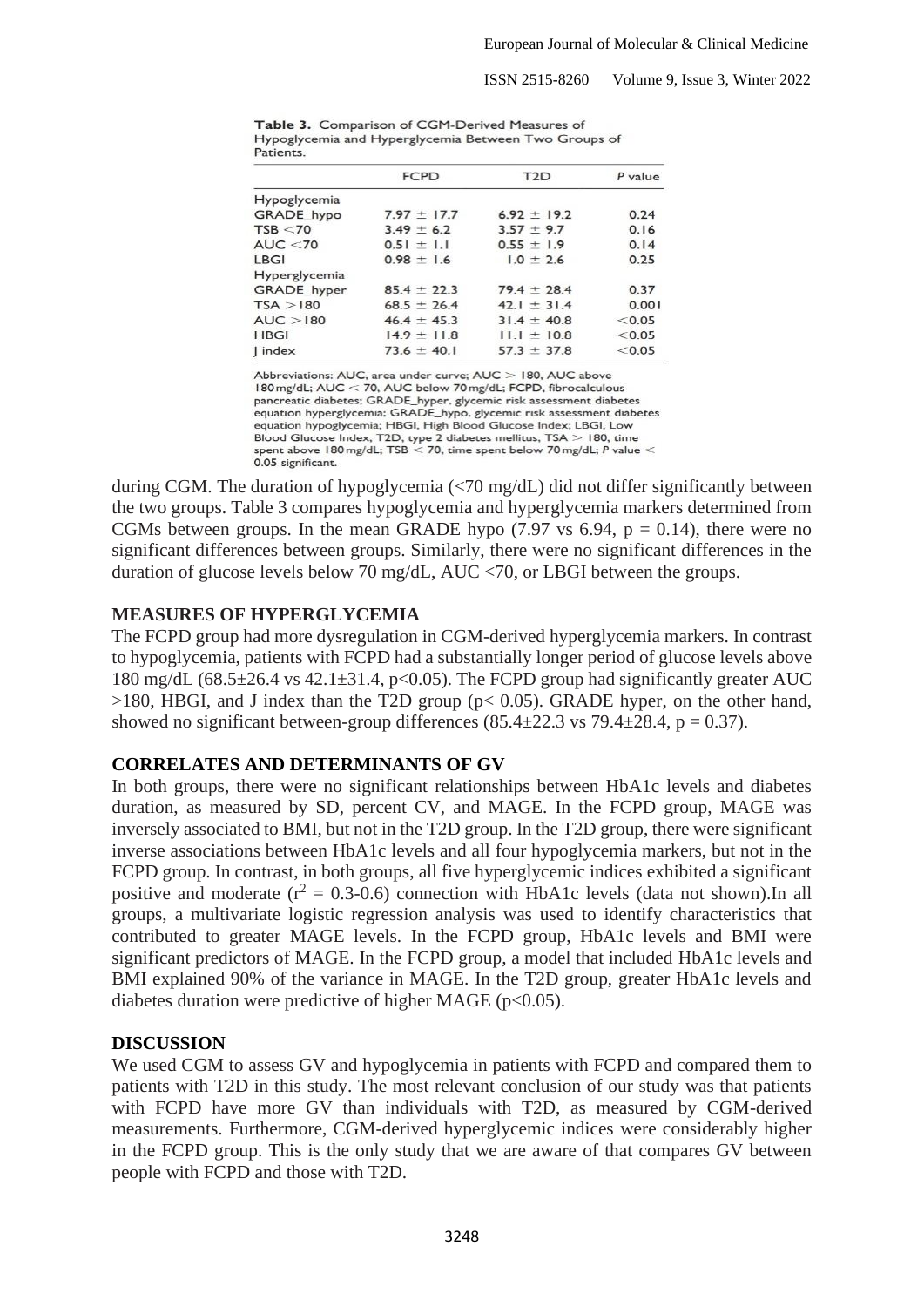The mean of the absolute differences between glucose readings obtained on two consecutive days is used to calculate MODD, which is a measure of inter-day GV. CONGA-6 is an estimate of intra-day GV calculated over a 6-hour period, reducing the need for meticulous surveillance of patients' activities. The M value calculates intra-day GV based on a small number of glucose levels and ignores glycemic excursions between readings. [21,22]

FCPD, a prevalent kind of pancreaticogenic diabetes seen in India, encompasses a wide range of conditions, from mild hyperglycemia to overt diabetes, and from requiring merely OAD to requiring insulin for survival.[23] According to recent findings, pancreatogenic diabetes is frequently misclassified as T2D, which could have long-term consequences.[24,25] Our findings show that, when compared to T2D, FCPD is linked with higher GV, as evidenced by significant GV metrics such MAGE, SD, CONGA, and percent CV. This discovery emphasises the need of distinguishing between the two types of diabetes.

Despite the fact that pancreaticogenic diabetes is regarded "British," data on GV assessment with CGM is limited. Our findings on general GV indicators are consistent with those of a previous CGM study involving 11 patients with pancreatogenic diabetes, which found that GV in pancreatic diabetes is comparable to that of type 1 diabetes mellitus (T1D) and greater than that of type 2 diabetic mellitus (T2D).[26] In another study, patients with pancreatogenic diabetes related to hereditary pancreatitis experienced substantial fluctuation in capillary blood glucose and high hypoglycemia levels during SMBG.[7]

The LBGI and HBGI are two metrics that are used to calculate the risk of hypoglycemia and hyperglycemia, respectively. The duration of hypoglycemia and hypoglycemic exposure are represented by TSB 70 mg/dL and AUC 70 mg/dL, respectively. The duration of hyperglycemia and hyperglycemic exposure are represented by TSA > 180 mg/dL and AUC >180 mg/dL, respectively. [21,22]

In past studies, people with diabetes who had their pancreas removed experienced high rates of hypoglycemia.[27-29] Despite the fact that the FCPD group had more hypoglycemia episodes, there were no significant differences in hypoglycemic indices between the two groups. This difference could be explained by three factors: (a) the relative preservation of endocrine and exocrine function as well as counterregulatory responses in FCPD compared to complete pancreatectomy.[30,31] In this regard, it's worth noting that a previous study found that exocrine and endocrine pancreatic abnormalities were preserved in FCPD when compared to T1D. [32] (b) During the study, frequent blood glucose monitoring may have reduced or prevented hypoglycemic events. (c) Because both groups' HbA1c levels were high, hypoglycemic episodes may have been reduced. A comparison of hypoglycemic indices between the two groups with HbA1c readings close to the goal range (7%), for example, could have been more instructive.

The FCPD group exhibited more dysregulation in CGM-derived indices of hyperglycemia, according to our findings. This could indicate that the FCPD group's higher GV was mostly attributable to greater postprandial glucose excursions than the T2D group. This is consistent with the prior finding that postprandial glucose contributes significantly to overall glycemic exposure. The FCPD group has a lower insulin secretory capability than those with T2D, which contributes to higher postprandial glucose excursions.Another reason for postprandial hyperglycemia could be the destruction of additional pancreatic islet cells, notably PP, which leads to hepatic insulin resistance.[33] In addition, postprandial hyperglycemia in FCPD may be caused by faulty incretin responses and impaired insulin sensitivity, as seen in T2D.[34] The result that FCPD patients exhibit higher post-meal glucose increases could have prognostic and therapeutic implications. In individuals with a HbA1c of less than 7.5 percent, postprandial hyperglycemia is the leading cause of overall glycemic exposure, and it is also thought to be an independent risk factor for cardiovascular disease.[35] This finding could have therapeutic implications because these patients demand more prandial insulin than those with T2D.[36]

Wide blood glucose level variations with bouts of hyperglycemia or hypoglycemia characterise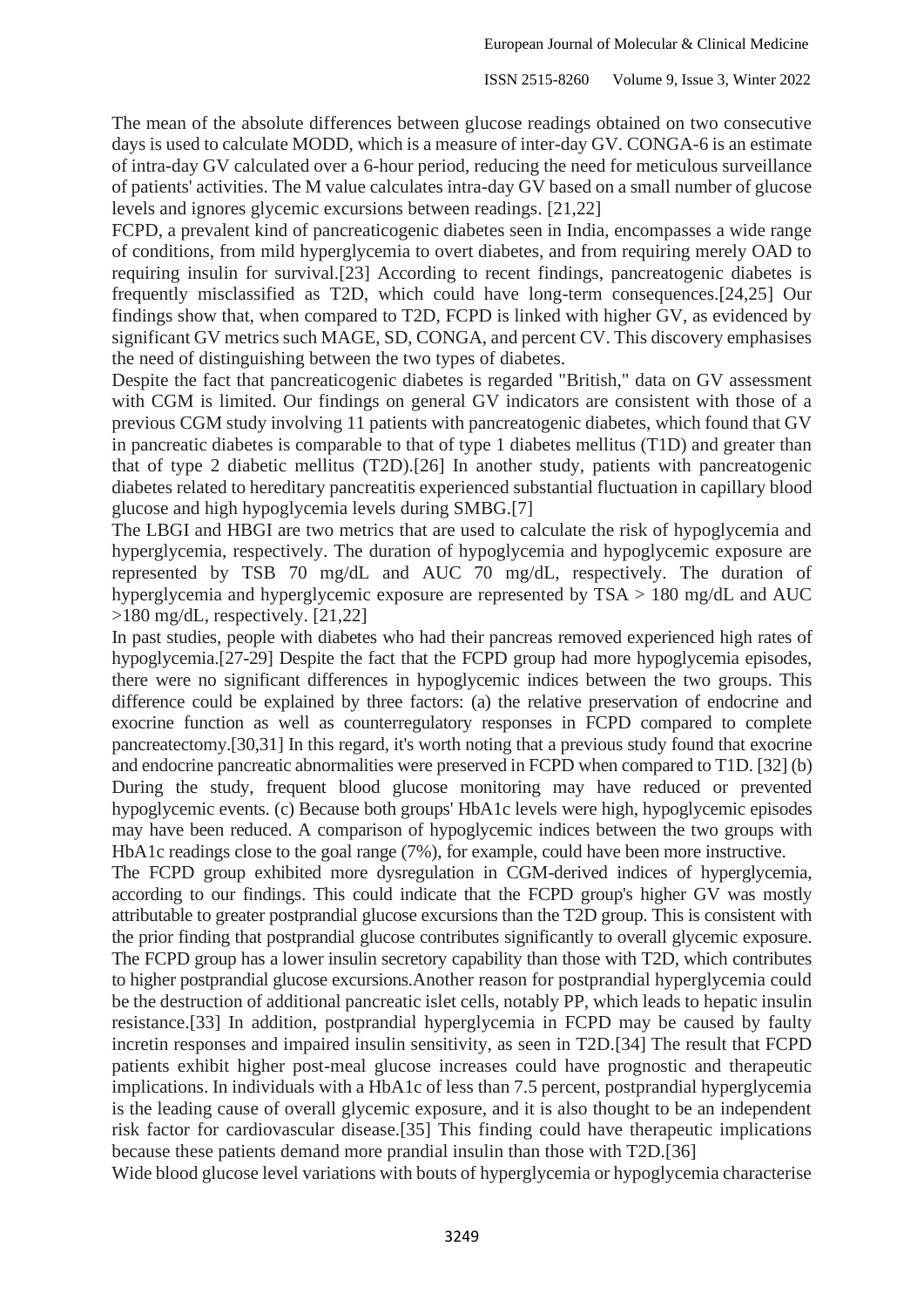GV and glycemic instability, which are associated with FCPD and other forms of pancreatogenic diabetes. Glycemic instability is caused by impaired counterregulation caused by muted glucagon and catecholamine responses, nutritional malabsorption, poor incretin response, and reduced hepatic gluconeogenesis.[37] Higher GV has clinical implications such as the difficulty to maintain rigorous glycemic control, an increased risk of hypoglycemia, and a possible link to higher rates of vascular problems. It has been discovered that severe hypoglycemia is preceded by a greater GV, implying that lowering GV could lower the risk of severe hypoglycemia.[38]GV is thought to contribute to vascular problems of diabetes in its own right, in addition to being linked to poorer glycemic control.[39] As a result, doctors consider GV evaluation to be a significant part of diabetic therapy.

Beyond the information supplied by HbA1c levels alone, CGM gives additional information on the quality of glycemic control and the size of glycemic excursions.[40] The value of CGM in detecting hypoglycemia is widely understood; in one study, hypoglycemic events detected with CGM were five times higher than those detected with SMBG in patients with pancreaticogenic diabetes.[41] Predictive low-glucose suspend with CGM and sensoraugmented continuous subcutaneous insulin infusion improved glycemic control and reduced hypoglycemia in patients with pancreaticogenic diabetes after complete pancreatectomy, according to another study.[28] After pancreatic resection, CGM employing an artificial endocrine pancreas improved glycemic control and reduced hypoglycemia in pancreatogenic diabetes.[42]

The application of CGM during hospitalisation, which may differ from that of ambu- latory home values, is one of the study's weaknesses. Dietary prescriptions in the hospital may differ from those at home, which could affect GV measures. Because hypoglycemia is a greater hazard in patients who maintain stricter glycemic control, higher HbA1c levels may have prevented correct measurement of hypoglycemic indices in the two groups. To address these shortcomings, studies with bigger sample sizes and stronger glycemic controls should be done.

### **CONCLUSION**

Finally, our CGM-based comparison study showed that patients with FCPD have higher GV than those with T2D. Patients with FCPD had a greater postprandial glycemic excursion. Beyond achieving HbA1c-targeted glycemic control, treatment methods for FCPD must address GV and postprandial hyperglycemia. Finally, our CGM-based comparison study showed that patients with FCPD have higher GV than those with T2D. Patients with FCPD had a greater postprandial glycemic excursion. Beyond achieving HbA1c-targeted glycemic control, treatment methods for FCPD must address GV and postprandial hyperglycemia.

# **REFERENCES**

- 1. Barman KK, Premalatha G, Mohan V. Tropical chronic pan-creatitis. *Postgrad Med J*. 2003;79:606-615.
- 2. Mittal N, Mehrotra R, Agarwal G, et al. The clinical spectrumoffibrocalculouspancreaticdiabetesinnorthIndia.*NatlMedJIndia*. 2002;15(6):327-331.
- 3. Jyotsna VP, Singh SK, Gopal D, et al. Clinical and biochemi-cal profiles of young diabetics in North-Eastern India. *J AssocPhysicians India*. 2002;50:1130-1134.
- 4. Hart PA, Bellin MD, Andersen DK, et al. Type 3c (pancreatogenic)diabetesmellitussecondarytochronicpancreati-
- tisandpancreaticcancer.*LancetGastroenterolHepatol*.2016;1(3):226-237.
- 5. Andersen DK, Korc M, Petersen GM, et al. Diabetes, pan-creatogenic diabetes, and pancreatic cancer. *Diabetes*. 2017;66(5):1103-1110.
- 6. CuiY,AndersenDK.Pancreatogenicdiabetes:specialconsiderationsformanagement.*Pancreatology*.2011;11(3):279-294.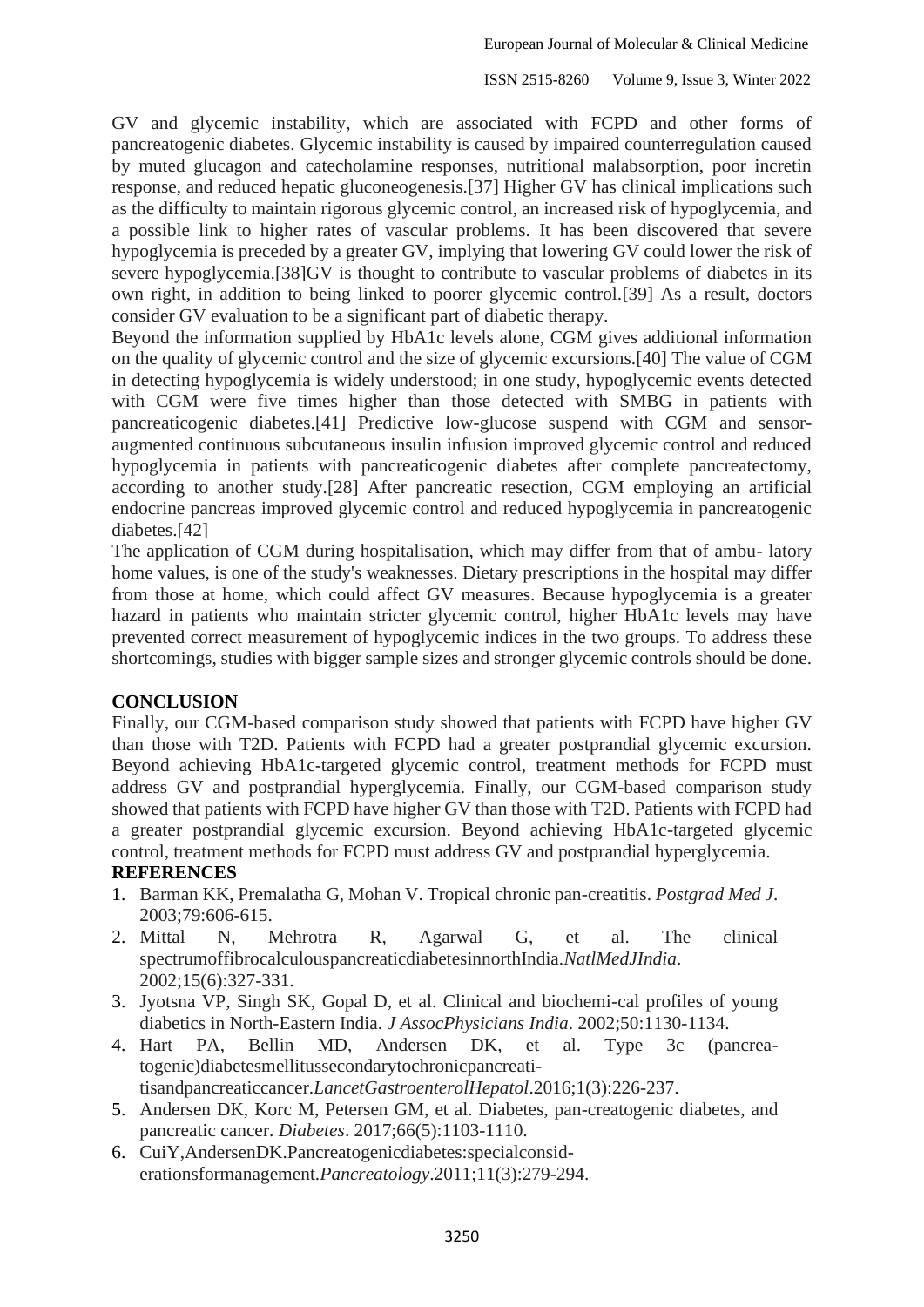- 7. Dytz MG, Marcelino PA, de Castro Santos O, et al. Clinicalaspectsofpancreatogenicdiabetessecondarytohereditarypancreatitis. *Diabetol Metab Syndr*. 2017;9:4.
- 8. Cardoso CRL, Leite NC, Moram CBM, Salles GF. Long-termvisit-to-visit glycemic variability as predictor of micro- andmacrovascular complications in patients with type 2 diabetes:the Rio de Janeiro Type 2 Diabetes Cohort Study. *CardiovascDiabetol*. 2018;17(1):33.
- 9. Kilpatrick ES, Rigby AS, Atkin SL. Effect of glucose vari-abilityonthelongtermriskofmicrovascularcomplicationsintype 1 diabetes. *Diabetes Care*. 2009;32(10):1901-1903.
- 10. Saisho Y. Glycemic variability and oxidative stress: a linkbetween diabetes and cardiovascular disease? *Int J Mol Sci*.2014;15:18381-406.
- 11. KuenenJC,BorgR,KuikDJ,etal.;ADAGStudyGroup.Doesglucose variability influence the relationship between meanplasmaglucoseandHbA1clevelsintype1andtype2diabeticpatients? *Diabetes Care*. 2011;34(8):1843-1847.
- 12. Tylee TS, Trence DL. Glycemic variability: looking beyondthe A1C. *Diabetes Spectr*. 2012;25(3):149-153.
- 13. WrightEE,GavinJR.Clinicaluseofprofessionalcontinuousglucosemonitoring.*DiabetesTechnolTher*.2017;19(S2):S12-S15.
- 14. Rodbard D. Continuous glucose monitoring: a review of suc-cesses, challenges, and opportunities. *Diabetes Technol Ther*.2016;18(suppl 2):S3-S13.
- 15. Mohan V, Alberti KGMM. Diabetes in the tropics. In: AlbertiKGMM, Defronzo RA, Keen H, Zimmet P, eds. *InternationalTextbook of Diabetes Mellitus*. Chichester: John Wiley andSons Ltd; 1999:177-196.
- 16. CzerwoniukD,FendlerW,WalenciakL,MlynarskiW.GlyCulator: a glycemic variability calculation tool tool for continuousglucosemonitoringdata.*JDiabetesSciTechnol*.2011;5(2):447-451.
- 17. Siegelaar SE, Holleman F, Hoekstra JB, DeVries JH. Glucosevariability; does it matter? *Endocr Rev*. 2010;31:171-182.
- 18. Hill NR, Hindmarsh PC, Stevens RJ, Stratton IM, Levy JC,Matthews DR. A method for assessing quality of control fromglucose profiles. *Diabet Med*. 2007;24(7):753- 758.
- 19. KovatchevBP,ClarkeWL,BretonM,BraymanK,McCall A.Quantifyingtemporalglucosevariabilityindiabetesvia continuousglucosemonitoring:mathematicalmethodsandclinical application. *Diabetes Technol Ther*. 2005;7(6):849-862.
- 20. Wójcicki JM. "J"-index. A new proposition of the assessmentof current glucose control in diabetic patients. *Horm MetabRes*. 1995;27(1):41-42.
- 21. Suh S, Kim JH. Glycemic variability: how do we measure itand why is it important? *Diabetes Metab J*. 2015;39(4):273-282.
- 22. CerielloA,MonnierL,OwensD.Glycaemicvariabilityindia-betes: clinical and therapeutic implications. *Lancet DiabetesEndocrinol*. 2019;7(3):221-230.
- 23. Shivaprasad C, Anish K, Aiswarya Y, et al. A comparativestudy of the clinical profile of fibrocalculous pancreatic dia-betes and type 2 diabetes mellitus. *Diabetes Metab Syndr*.2019;13:1511-1516.
- 24. WoodmanseyC,McGovernAP,McCulloughKA,etal.Incidence, demographics, and clinical characteristics of diabe-tes of the exocrine pancreas (Type 3c): a retrospective cohortstudy. *Diabetes Care*. 2017;40(11):1486-1493.
- 25. BhattamisraSK,SiangTC,RongCY,etal.Type-3cdiabe-tes mellitus, diabetes of